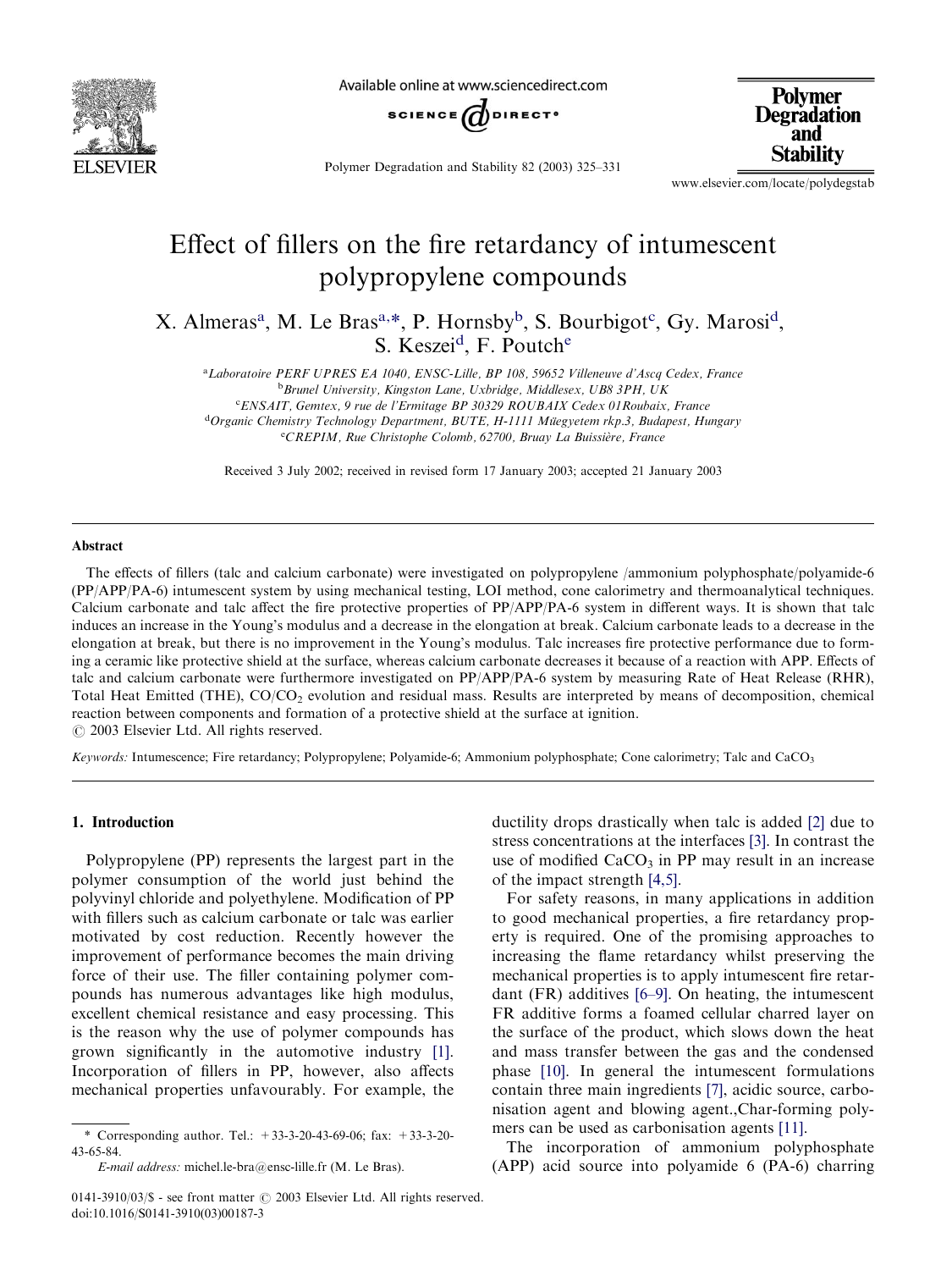polymer provides fire retardant character of interest [\[12\]](#page-6-0). However, because of the low compatibility of the components, the migration of the inorganic salt [\[13\]](#page-6-0) occurs during solidification of the melt. The use of a compatibilising elastomer e.g. ethylene-vinyl-acetate (EVA) copolymer [\[14,15\]](#page-6-0) in the intumescent PP/APP/ PA6 system prevents migration and enhances flame retardancy [\[16\]](#page-6-0). Some authors have shown that fillers, particularly glass fibres, increased the fire retardant performance [\[17\].](#page-6-0) It was shown first by Bertelli et al. [\[18\]](#page-6-0) that fillers, in particular hydrated silica or alumina, decrease the fire retardancy of APP based intumescent systems of PP. Contrary to these results, Levchik et al. [\[19\]](#page-6-0) observed an increase in the fire properties with talc and calcium carbonate in the PA-6/APP system whereas the effect of the talc and calcium carbonate were not investigated in PP/APP/PA6 system yet.

In this study, the effect of talc and calcium carbonate on the fire retardant and mechanical properties are investigated in  $PP/PA-6/APP/EVA_{24}$  compounds.

## 2. Experimental

#### 2.1. Materials

Polypropylene homopolymer (PP) grade 3120 MN 1 (Appryl, France), MFI=8 (230  $\degree$ C, 2.16 kg); Polycaproamide, polyamide-6 (PA-6), (Nyltech, France); Ammonium polyphosphate (APP), Exolit AP 462 (Clariant),  $(NH_4PO_3)_n$ ,  $n \approx 700$ ; Ethylene vinylacetate copolymer (EVA24) EVATANE grades (Elf-Atochem, France). Commercial polypropylene-talc compound (PP-talc, or talcom), Polyfort FPP 20 T (Schulman S.A.),  $MFI = 3$ (230 °C, 2.16 kg); Talc: Fintalc M15 grade (Suommen) Takki) mean size of particles =  $15 \mu m$ ; Calcium carbonate (Omiya, France) mean size of particles =  $2.5 \mu m$ .

## 2.2. Processing and formulations

The fillers (talc and  $CaCO<sub>3</sub>$  without sizing agent) were added to PP using a Brabender DSK 42/7 intermeshing counter-rotating twin-screw extruder at 190 $\degree$ C and 150 rpm to obtain a compound with mineral loading of 20 wt.%. Then the PP compounds were mixed with PA-6, APP, and  $EVA<sub>24</sub>$  using a Brabender Mixer measuring head (type 350/EH, roller blades) at 230  $\degree$ C and 50 rpm, controlling of the mixing conditions using the data processing system of Brabender Plasti-Corder PL2000. The commercially available PP-talc compound was directly mixed with the other components in the mixer. Sheets  $(100\times100\times3$  mm) were obtained using a Darragon pressing machine at 200  $\degree$ C and at a pressure of 10<sup>6</sup> Pa. Samples were also prepared by injection moulding. The composition of the different compounds are listed in Table 1.

Table 1 Composition of the PP based FR compounds

| Label of<br>FR compounds | Components |      |       |      |                                                                                                                                                                            |            |  |
|--------------------------|------------|------|-------|------|----------------------------------------------------------------------------------------------------------------------------------------------------------------------------|------------|--|
|                          | РP         | PA-6 | APP   | Talc | CaCO <sub>3</sub><br>$(wt.^{\theta}\!\omega)$ $(wt.^{\theta}\!\omega)$ $(wt.^{\theta}\!\omega)$ $(wt.^{\theta}\!\omega)$ $(wt.^{\theta}\!\omega)$ $(wt.^{\theta}\!\omega)$ | $EVA_{24}$ |  |
| Reference                | 60         | 8.75 | 26.25 |      |                                                                                                                                                                            | 5          |  |
| PPtalcom                 | 48         | 8.75 | 26.25 | 12   |                                                                                                                                                                            | 5          |  |
| PPtalc                   | 48         | 8.75 | 26.25 | 12   |                                                                                                                                                                            | 5          |  |
| PPcarb                   | 48         | 8.75 | 26.25 |      | 12                                                                                                                                                                         | 5          |  |

#### 2.3. SEQARABIC Mechanical testing

The mechanical properties of the formulations were evaluated at  $18 \text{ °C}$  by tensile measurement using an INSTRON machine. The dimensions of the samples are as follows: useful length  $\times$  width  $\times$  thickness =  $100\times10\times4$ mm. Young's modulus, elongation at break are determined at a drawing speed 5 mm/min. The tested parallel samples were 10, the presented results are average data.

#### 2.4. Fire testing

Limiting Oxygen Index (LOI) was measured using a Stanton Redcroft instrument on sheets  $(100\times10\times3$  mm) according to ASTM 2863 [\[20\].](#page-6-0) UL-94 tests were carried out on  $127\times12.7\times3$  mm sheets [\[21\]](#page-6-0).

Samples are exposed to a Stanton Redcroft Cone Calorimeter according to ASTM 1356–90 and ISO 5660 at an external heat flux of 50 kW/ $m<sup>2</sup>$ , which corresponds to the heat, evolved during a fire [\[22\]](#page-6-0). Conventional data (Rate of Heat Release (RHR), Total Heat Emitted  $(T.H.E.), CO/CO<sub>2</sub>$  evolutions, Volume of Smoke Production (V.S.P.) and residual mass) were computed using a software developed in our laboratory. When measured at 50  $\text{kW/m}^2$ , RHR and THE values were reproducible within the range  $\pm 10\%$  and weight loss, CO, CO<sub>2</sub> were reproducible within the range  $\pm 15\%$ . The presented Cone Calorimeter results are averages from three experiments.

## 2.5. Thermal analysis

Thermogravimetric analyses were carried out at heating rate  $10 °C/min$  in a flowing synthetic air (Air Liquid grade; flow rate =  $5.10^{-7}$  Nm<sup>3</sup>/s) using a SETARAM MTB 10-8 thermobalance. Samples of 10 mg were measured in open silica pans. The accuracy of temperature is  $\pm 1.5$  °C in the range 50– 850  $\degree$ C.

The curves of weight difference between the experimental and theoretical TG curves are computed as follows: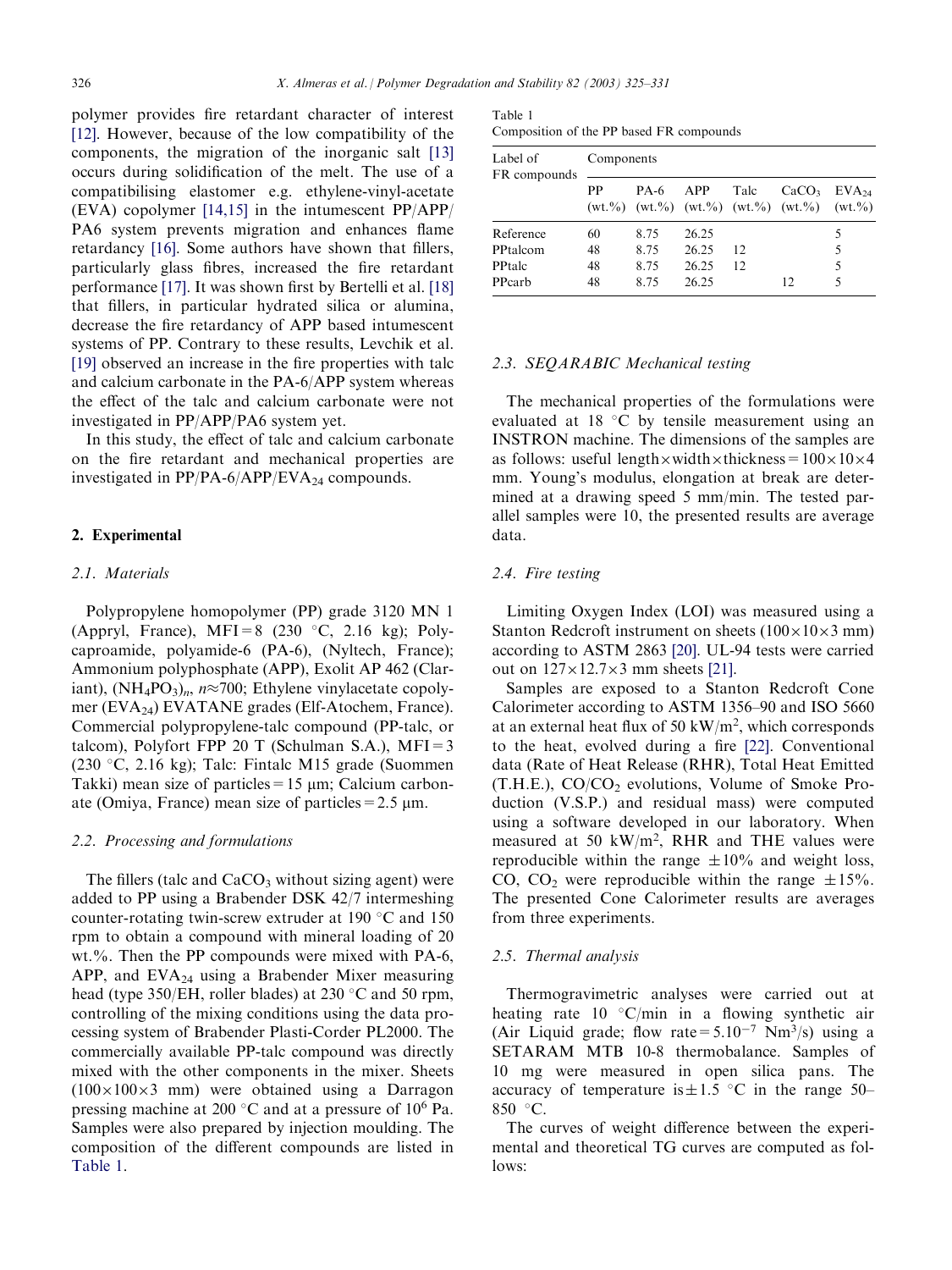$\Delta(wt)$  = weight difference,  $\Delta(wt)$ 

= 
$$
M_{exp}(wt) - M_{th}(wt)
$$
, where  $M_{th}(wt)$   
\n=  $(0.60 - X)M_{poly}(wt) + XM_{fill}(wt)$   
\n+  $0.2625M_{APP}(wt) + 0.0875M_{PA-6}(wt)$ 

 $+ +0.05M_{EVA}(wt)$ .

Where  $M_{\text{poly}}(wt)$ ,  $M_{\text{APP}}(wt)$ ,  $M_{\text{PA-6}}(wt)$ ,  $M_{\text{fill}}(wt)$ ,  $M_{EVA}(wt)$  are the weights of the polymer, APP, PA-6, fillers and EVA<sub>24</sub> respectively. While  $M_{exp}(wt)$  and  $M_{th}(wt)$  are the weight of the whole component determined experimentally and theoretically respestively. The  $\Delta$  (wt) curves allow comparing to the effect of individual additives [\[23\].](#page-6-0)

## 3. Results

#### 3.1. Mechanical properties

The stress–strain curves of compounds in Fig. 1 served for calculation of their modulus, stress and elongation at break given in Table 2. PP and intumescent FR additive system (APP/PA6/EVA) containing PP (Reference) are compared to the compounds loaded with fillers:  $CaCO<sub>3</sub>$  (PPcarb) and talc included as a pure filler (PPtalc) or as a commercial PP-talc compound (PPtalcom).

Table 2 shows that the incorporation of intumescent FR additive in the PP [\[16\],](#page-6-0) and the additional incorporation of the selected fillers leads to an increase of the



Table 2 Mechanical properties of various FR compounds

Young's modulus and to a decrease of the elongation at break. As expected the incorporation of the talc, especially in form of commercial PP-talc compound, gave a better performance than  $CaCO<sub>3</sub>$ .

# 3.2. Fire testing

The LOI values and UL-94 rating data of the various FR compounds are given in [Table 3.](#page-3-0) As it can be seen, the  $CaCO<sub>3</sub>$  results in a slight decrease of the flame retardancy, while the talc has insignificant effect.

The differences between the various formulations are more characteristic in the cone calorimetric RHR curves presented in the [Fig. 2.](#page-3-0)

The reference compound, prepared without filler, has a typical RHR curve with two peaks, separated by a plateau [\[16\],](#page-6-0) in which the first peak may be assigned to the development of the intumescent protective structure and the second to the degradation of this protective layer [\[10\].](#page-6-0) The incorporation of calcium carbonate increases the first RHR peak from 200 to 350 kW/m<sup>2</sup> and decreases the time needed for the complete degradation if compared to the reference compound.

The addition of talc in a separate step decreases the first peak of RHR but no significant differences can be observed in the value of the second RHR peak and in the time of destruction. A favourable effect can be obtained by application of the talc in the form of the commercial PP-talc compound. The stability of the protective shield, that is the beginning of the second peak, is at about 420 s, in contrast to the 300 s for the other talc-containing compound.

Further characteristics by cone calorimeter are given in [Fig. 3a–d.](#page-3-0) These are the total heat evolved (THE), the  $CO<sub>2</sub>$ , the /CO emissions and the residual mass respectively. These results help to explain the influence of fillers on the burning process. The THE values in [Fig. 3a](#page-3-0) do not show the differences so clearly as the RHR values in [Fig. 2,](#page-3-0) however, the characteristic influence of fillers is reflected in this chart also.

The evolved  $CO<sub>2</sub>$  curves are similar for the reference and the talc containing compounds in [Fig. 3b](#page-3-0). The  $CaCO<sub>3</sub>$  containing compound shows more rapid  $CO<sub>2</sub>$ evolution, which can be the result of a reaction between the filler and the phosporic acide formed from the APP during the combustion.

Adding talc allows increasing the delay of the CO and Fig. 1. Strain–stress curves of various FR formulations.  $CO<sub>2</sub>$  emission compared to the blend with CaCO<sub>3</sub>. This

| Properties                  | PP            | Reference      | PPcarb         | <b>PPtalc</b>  | <b>PPtalcom</b> |
|-----------------------------|---------------|----------------|----------------|----------------|-----------------|
| Young's modulus (MPa)       | $1340 \pm 50$ | $1730 \pm 90$  | $1750 \pm 100$ | $2200 \pm 200$ | $2400 \pm 130$  |
| Stress max MPa              | $33 \pm 1$    | $21.8 \pm 0.3$ | $15.0 \pm 0.5$ | $19.7 \pm 0.5$ | $35 \pm 0.5$    |
| Elongation at break $(\% )$ | $14. \pm 0.5$ | $10 + 0.5$     | $4.0 \pm 0.5$  | $4.0 \pm 0.5$  | $7 + 0.2$       |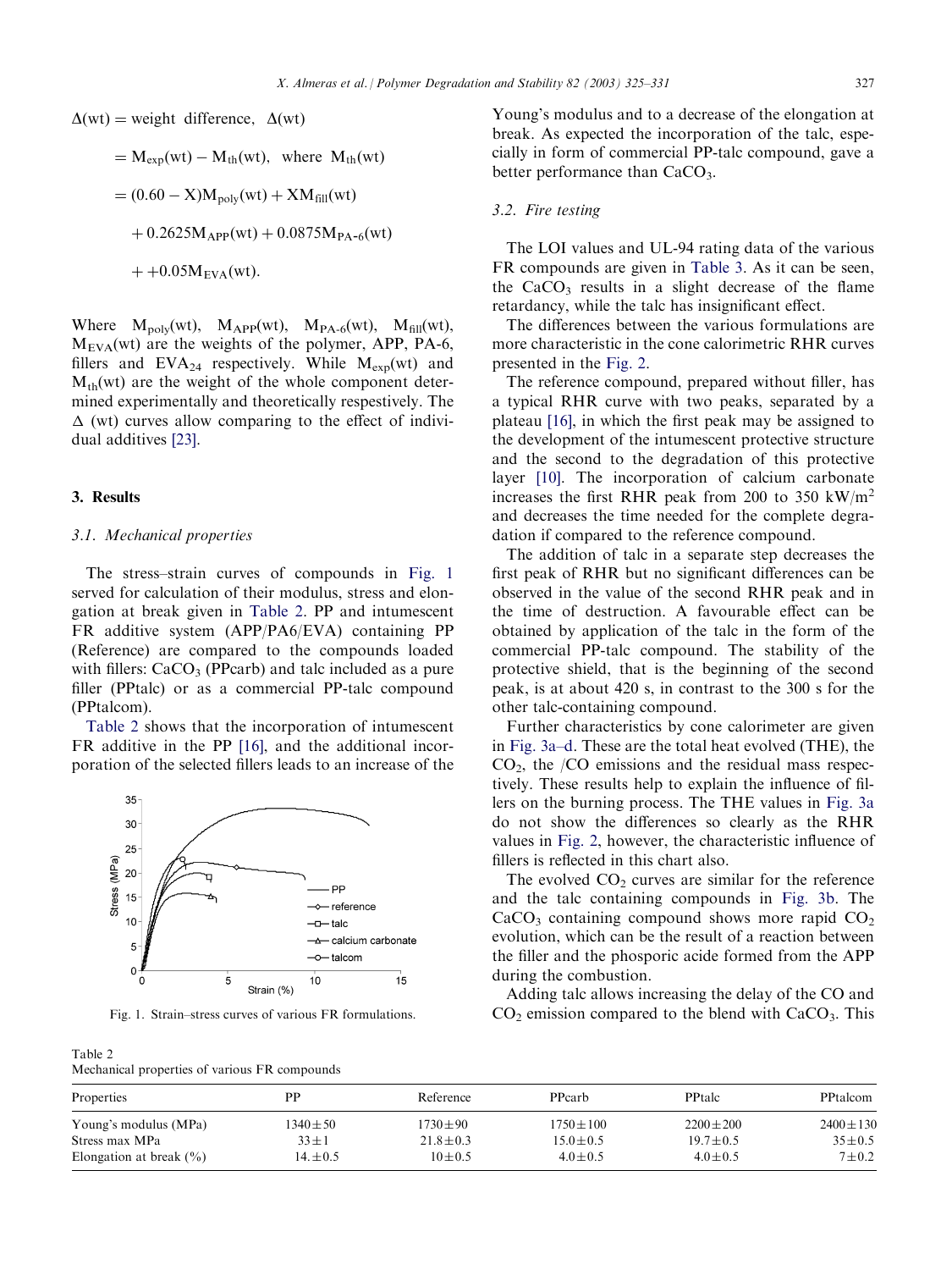<span id="page-3-0"></span>

Fig. 2. The RHR versus time for  $PP/APP/PA6/EVA_{24}$  formulations.

delay particularly increases with the commercial product and the amount of CO evolved decreases. Moreover, the amount of  $CO<sub>2</sub>$  evolved does not increase, so a part of the carbonaceous residue is preserved. Nevertheless, the efficiency of talc is reduced when the blend extruded in our lab is considered.

| Table 3                                              |
|------------------------------------------------------|
| Flammability characteristics of various FR compounds |

| For compounds | Flammability     |                |  |  |
|---------------|------------------|----------------|--|--|
|               | LOI $(vol. \% )$ | $UL-94$ rating |  |  |
| Reference     | $32 \pm 0.5$     | V0             |  |  |
| Ppcarb        | $29 + 0.5$       | V1             |  |  |
| Pptalc        | $31 \pm 0.5$     | V0             |  |  |
| PPtalcom      | $32 \pm 0.5$     | V0             |  |  |

Using  $CaCO<sub>3</sub>$  induces a decrease in the delay to obtain the maximum value. This could be interpreted as a destabilisation of the protective shield.

The amount of the evolved CO is given in Fig. 3c. Compared to the other compounds considerable increase is caused by  $CaCO<sub>3</sub>$ , due to its induced degradation.

In Fig. 3d a higher final residual weight can be observed in talc containing compounds than in the other compounds, particularly by application of the talc in the form of commercial PP-talc compound. This phenomenon is in accordance with the higher stability.



Fig. 3. Characteristic data of cone calorimetry test of PPfillers/APP/PA6/EVA<sub>24</sub> formulations; (a) THE, (b) total CO<sub>2</sub> emissions, (c) total CO emissions and (d) residual mass versus time.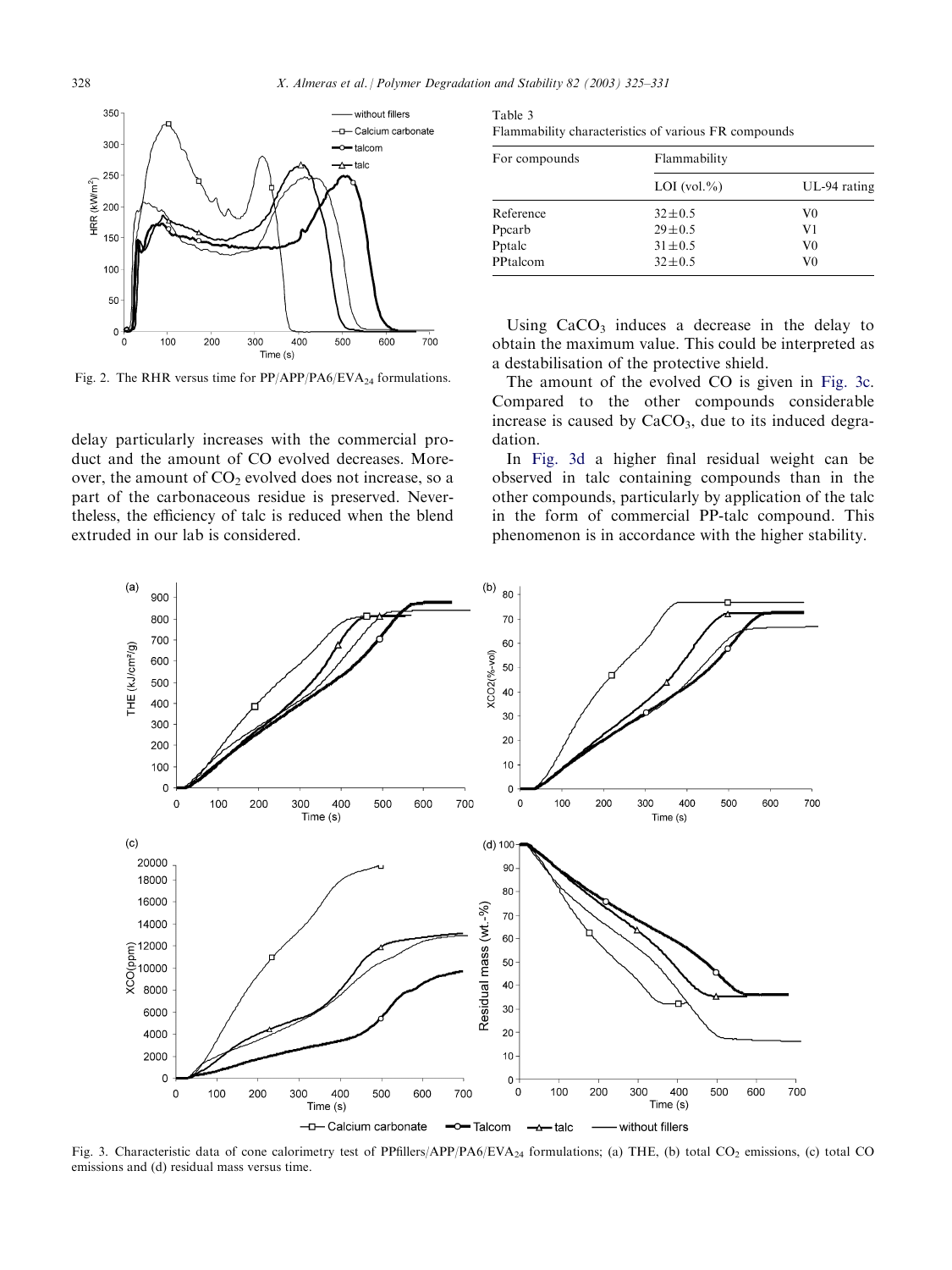Using  $CaCO<sub>3</sub>$  leads to a loss of the thermal/fire stability in the cone calorimeter condition.

The amount of residual weight obtained is about 35 wt.% with talc and 30 wt.% with calcium carbonate whereas it is only 17 wt.% without filler. As the filler loading is 12 wt.%, some additional materials are preserved with talc in the cone calorimeter conditions.

The TG and DTG curves of the compounds are given in Figs. 4 and 5.

The TG and DTG curves of the PP/PA-6/APP/EVA<sub>24</sub> compound show four significant changes in the slopes, which proves that its degradation is at least a four main steps process. An earlier study showed that the carbonization process of the system occurs via four steps [\[23\]](#page-6-0). From 230  $\degree$ C the additive components react with each other and form phosphate esters. Between 280 and  $350$  °C the development of intumescence occurs and between 350 and 430  $\degree$ C the intumescent coating degrades. At higher temperatures, there are structural changes leading to the formation of new carbonaceous species (established in the temperature range  $430 < T < 560$  °C) up to 430 °C, which may be interpreted as above. Then a plateau is observed between 430 and 560  $\degree$ C. This plateau may be assigned to a particular protective shield. Finally, the curve decreases at higher temperature. The carbonaceous structure is no longer protective in this stage and a ''high temperature'' residue is formed (about 4 wt.% at 800  $\degree$ C).

The TG and DTG curves of the PPtalc/PA-6/APP/  $EVA<sub>24</sub>$  compound (Figs. 4 and 5) are similar to the curves of the compound without fillers until  $560 °C$ . Beyond 560  $\degree$ C a high temperature residue (about 32 wt. $\%$ ) is obtained.

The TG and DTG curves of the PPcarb/PA-6/APP/  $EVA<sub>24</sub>$  compound (Fig. 4 and 5) show three significant changes in the slopes, which prove that its degradations is at least a three steps process. The first one begins at about 250 °C and runs until 430 °C. Then, the material shows a low rate degradation between 430 and 560  $\degree$ C, and finally a high temperature residue (about 28 wt.%) is formed.



Fig. 4. TG curves of the  $PP/APP/PA-6/EVA_{24}$  intumescent blend in air atmosphere.



Fig. 5. DTG curves of the  $PP/APP/PA-6/EVA_{24}$  intumescent blend in air atmosphere.

Comparing to the other compounds further differences can be noticed. The change starting at  $250 \degree C$ , belonging to the interactions between PA-6 and APP in  $PP/PA-6/APP/EVA<sub>24</sub>$  and  $PPtalc/PA-6/APP/EVA<sub>24</sub>$ , is missing from the TG curve of compound with calcium carbonate. Another difference concerns the behaviour of the blends after the formation of the char. Whereas the degradation rate increases at 560  $\degree$ C for the compound without fillers, it slows down with talc or calcium carbonate. Finally, the residual weight is 32 wt.% with talc, while it is only 28 wt.% with calcium carbonate.

The  $\Delta(wt)$  curves are presented in Fig. 6. It is observed that the protection by the intumescence phenomenon under the conditions of thermo-oxidative degradation is a multisteps process.

In the case of  $PP/PA-6/APP/EVA<sub>24</sub>$ , the curve of weight loss difference shows that interactions between the additive and the polymeric matrix occur. The formation of the intumescent coating starts from 350  $\,^{\circ}\text{C}$ , which improves the stability of the system (experimental curve  $>$  simulated curve) between 350 and 500  $\degree$ C. In this region  $(350 < T < 500$  °C), a coating is formed with



Fig. 6. Difference between experimental and theoretical TG curves of  $PP/PA-6/APP/EVA<sub>24</sub>$ ,  $PPtalc/PA-6/APP/EVA<sub>24</sub>$  and  $PPcarb/PA-6/$  $APP/EVA<sub>24</sub>$  systems (in air atmosphere).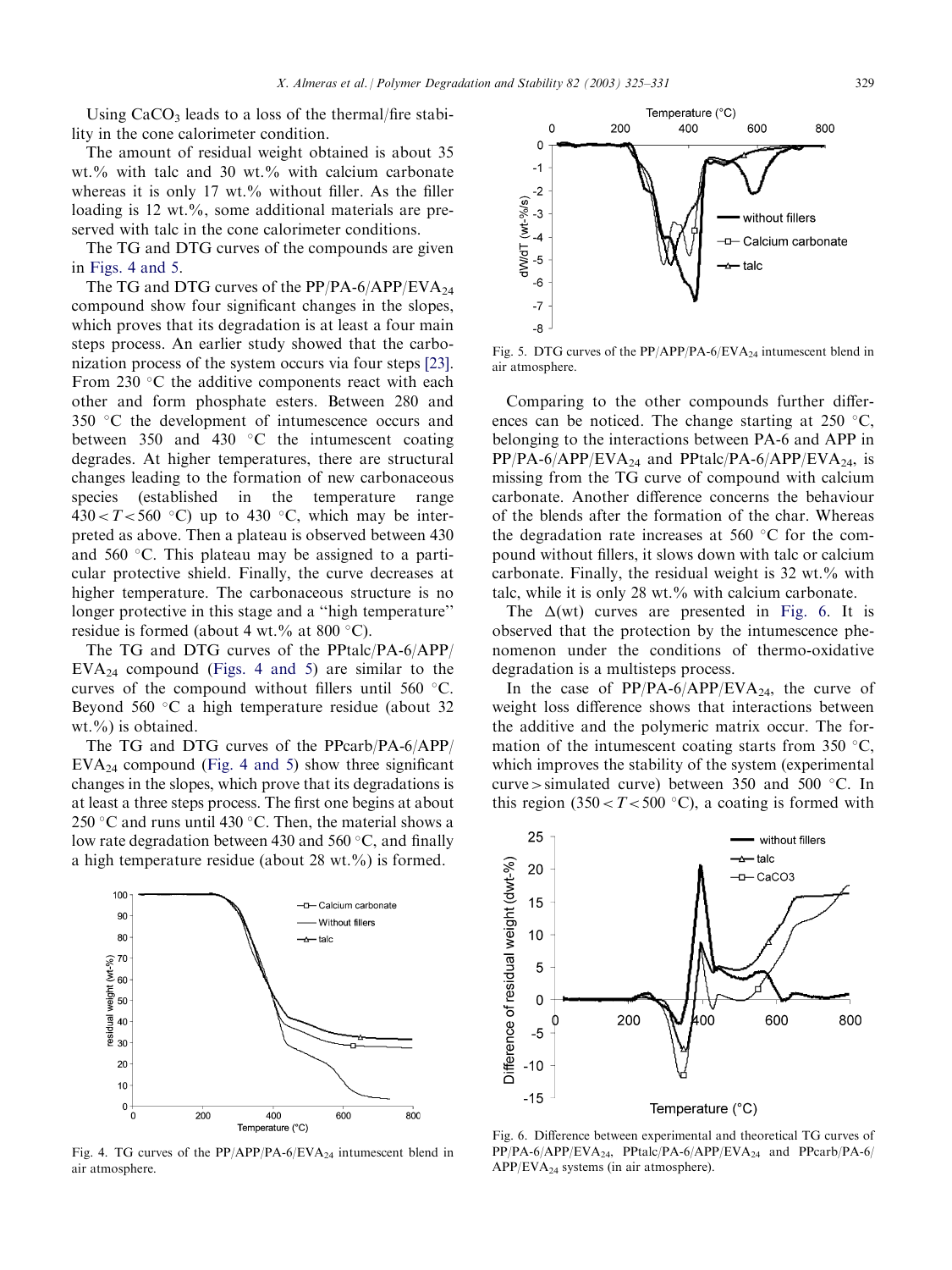maximal protection at 380 $\degree$ C. Above this temperature, the shield gradually looses its efficiency. Above  $420 \degree C$ , a second protective process is observed which leads to the formation of a second shield. Finally from  $560^{\circ}$ C, we can assume degradation of the material (fast decrease of weight difference) and the formation of a residue.

In the case of  $PP/talc/PA-6/APP/EVA<sub>24</sub>$ , the curve of mass difference has the same shape as PP/PA-6/APP/ EVA<sub>24</sub> up to 450 °C, which may be interpreted as above. Then a plateau is observed between 450 and  $-550$  °C. This plateau may be assigned to a particular protective carbon-talc ceramic like coating. Finally the curve increases until 630  $\degree$ C, when a second protective process is observed, which leads to the formation of a second shield. Then a plateau is observed at high temperature.

In the case of  $PP/CaCO<sub>3</sub>/PA-6/APP/EVA<sub>24</sub>$ , the curve of mass difference has the same shape as PP/PA-6/APP/ EVA<sub>24</sub> up to 410 °C, which may be interpreted as above. Then the difference between the experimental residual weight and the computed residual weight is zero until 560  $\degree$ C. There is no efficient shield which is formed as in the case of the other compounds. Over 560 $\degree$ C, the curve of mass difference increases.

The comparison of the curves of mass difference shows particularly interesting results, particularly above  $560$  °C. The curves of the system with fillers increase whereas the curve of the compound without filler decreases. This implies that the interactions and reactions between the polymer, and the additives are larger in presence of fillers. They may form a structure which blocks polymer segments (or degradation products) in the coating and therefore, decreases the degradation rate of the system. These results are to be compared with the one observed in the case of the systems APP/ PER-Zeolite in which zeolite is a synergistic agent, strongly enhancing the fire proofing performances [\[24–](#page-6-0) [26\].](#page-6-0) The synergist acts by improving the ''quality'' of the intumescent coating and by ''trapping'' polymer segments (via the formation of stable aluminosilicophosphate esters) into the structure, improving the mechanical resistance of the shield. In our case, the formations of calcium phosphate and magnesium phosphate may act similarly.

Considering the possible formation of magnesium phosphate and calcium phosphate, due to the interaction of fillers and APP, the maximum residual weight is only about 17 wt.% for talc and 13.4 wt.% for calcium carbonate. The actual residues, however, are 32 wt.% with talc and 28 wt.% with calcium carbonate. This proves that a part of carbon is preserved at high temperature by the formation of a protective ceramic like shield.

Another point could be pointed out. As observed by TGA, the use of  $CaCO<sub>3</sub>$  reduces the delay of stabilisation.

Considering the amount of V.S.P. evolved without fillers, this is due to the combustion of a part of polymer (Fig. 7). Incorporating the fillers enable us to reduce the



Fig. 7. V.S.P. emission versus time for  $PP/APP/PA6/EVA_{24}$  formulations under an external heat flux of 50 kW/m<sup>2</sup>.

amount of V.S.P. increasing the conversion for a high temperature residue. Moreover, using talc enables to get a higher stability of the material which is maximal using the talc in commercially compounded form.

## 4. Discussion

 $PP/APP/PA6/EVA_{24}$  formulation presents enhanced fire protective performance in comparison with virgin PP. This improvement can be assigned to the formation of a carbonaceous shield during the combustion, which slows down the degradation of the formulations and which allows the formation of a stable residue [\[16\]](#page-6-0). With fillers, similar behaviour is observed. The fire behaviour strongly depends on the nature of the fillers.

In this work we found that the fire protective performances (decrease in the first RHR peak, increase of the residual weight). However, using calcium carbonate leads to a decrease in this behaviour. Moreover, a protective material does not form in the  $420-520$  °C range and the residual weight obtained  $(31 \text{ wt.}\%)$  is lower than with talc  $(36 \text{ wt.})$ % of the same quantities.

The results obtained with calcium carbonate could be explained by its basic character. The basic calcium carbonate reacts with APP to give calcium phosphate stable until 1400 °C [\[27\]](#page-6-0) and the formation of phosphoric acid does not take place. Without carbonific acidic species or char former the intumescent char could not be formed as confirmed by visual observation during the cone calorimeter experiment. With  $CaCO<sub>3</sub>$ , the samples do not blow up such as with talc or without fillers. The thickness in the middle of the burning sample remains 3 mm with  $CaCO<sub>3</sub>$ , whereas, for the sample with talc it increases from 3 to 15 mm.

Thermal degradation of calcium carbonate begins at 600 °C and talc at 950 °C [\[28\]](#page-6-0).

In the cone calorimeter condition test, the heat flux is 50 kW/m<sup>2</sup> which corresponds to a sample temperature of 630 °C. That means, the calcium carbonate degrades